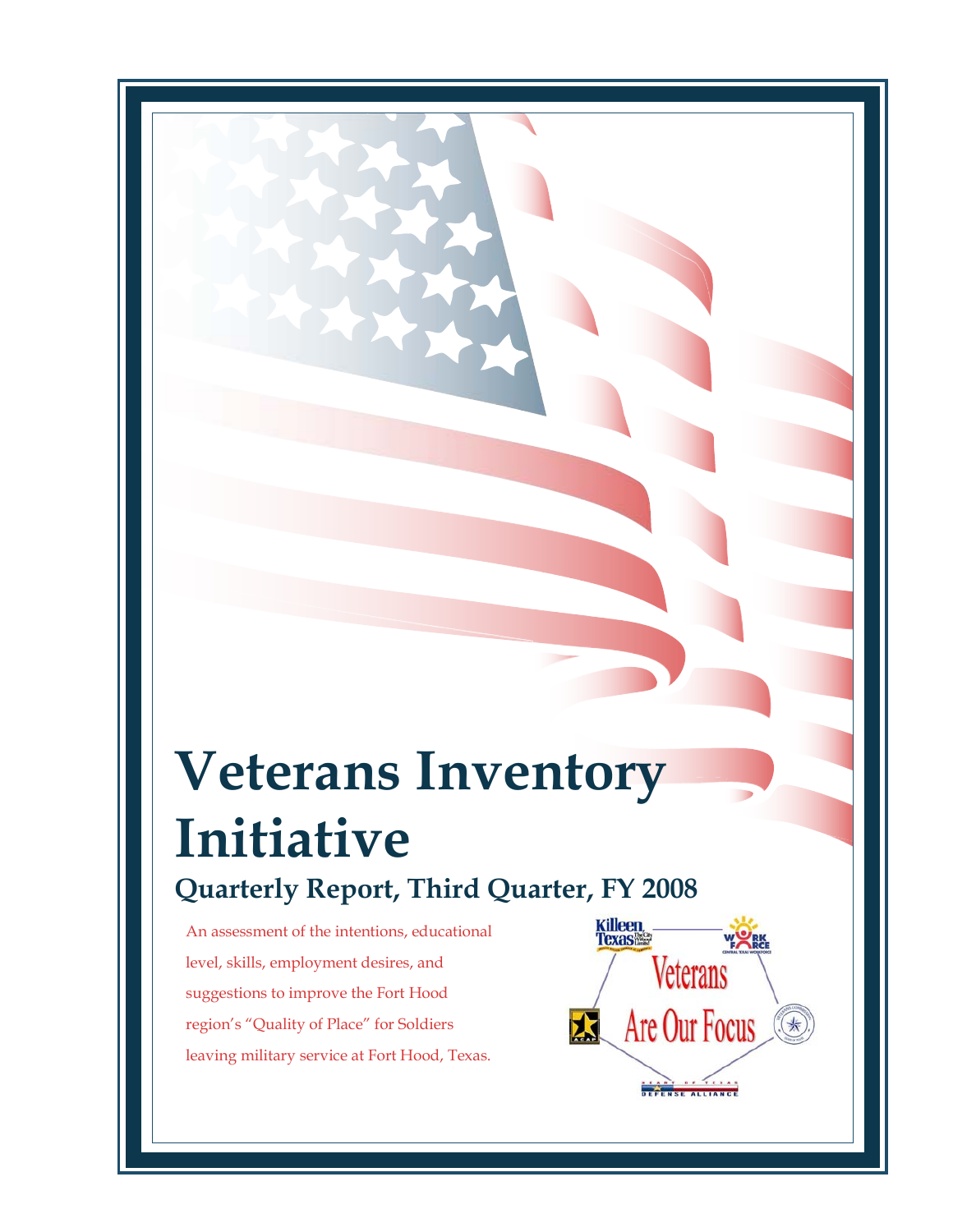

### **Quarterly Report: 3rd Quarter, FY 2008** (April - June 2008)

**A. BACKGROUND**: *Operation Economic Transformation* is the Greater Killeen Chamber of Commerce plan to identify, measure, and capitalize on new and emerging economic development opportunities present in the Fort Hood region. One key recommendation was to regularly administer a survey designed to capture insightful information regarding the skills and desired career fields of veterans separating from military service at Fort Hood. In July 2006, the following parties entered into a Memorandum of Understanding (MOU) to routinely inventory the intentions, educational level, skills, employment desires, and suggestions of separating Soldiers in order to improve the Fort Hood regional "Quality of Place":

- Fort Hood Adjutant General/Army Career and Alumni Program (ACAP)
- Workforce Solutions of Central Texas Board
- Workforce Solutions of Central Texas Service Centers
- Greater Killeen Chamber of Commerce
- Heart Of Texas Defense Alliance
- Texas Veterans Commission

Data is collected via a voluntary twelve-question survey administered during either the Transition Assistance Program (TAP) workshop or installation final clearance<sup>1</sup>. The purpose for the collection and analysis of this data is threefold:

 1. Develop and retain the region's skilled and motivated military Veteran workforce;

 2. Foster innovation and entrepreneurship; retain existing businesses, and attract new business to the region; and

 3. Align the efforts of the participating agencies to enhance options for current and future/potential residents.

### **B. DEMOGRAPHICS**

For the 3rd Quarter (April through June 2008):

 1. 974 Soldiers completing their military service at Fort Hood responded to the survey.

 2. 79 percent of respondents were leaving military service prior to becoming retirement-eligible (538 reponses/55%), or were being medically discharged (234 responses/24%).

3. 20 percent (199 respondents) were retiring after 20 or more years of service.

<sup>&</sup>lt;sup>1</sup> Retiring Soldiers may participate in TAP up to two years prior to their retirement date, while non-retiring Soldiers may participate up to one year in advance. However, the Transition Services Manager reports the majority of soldiers attend the TAP workshop 6 months or less before separation.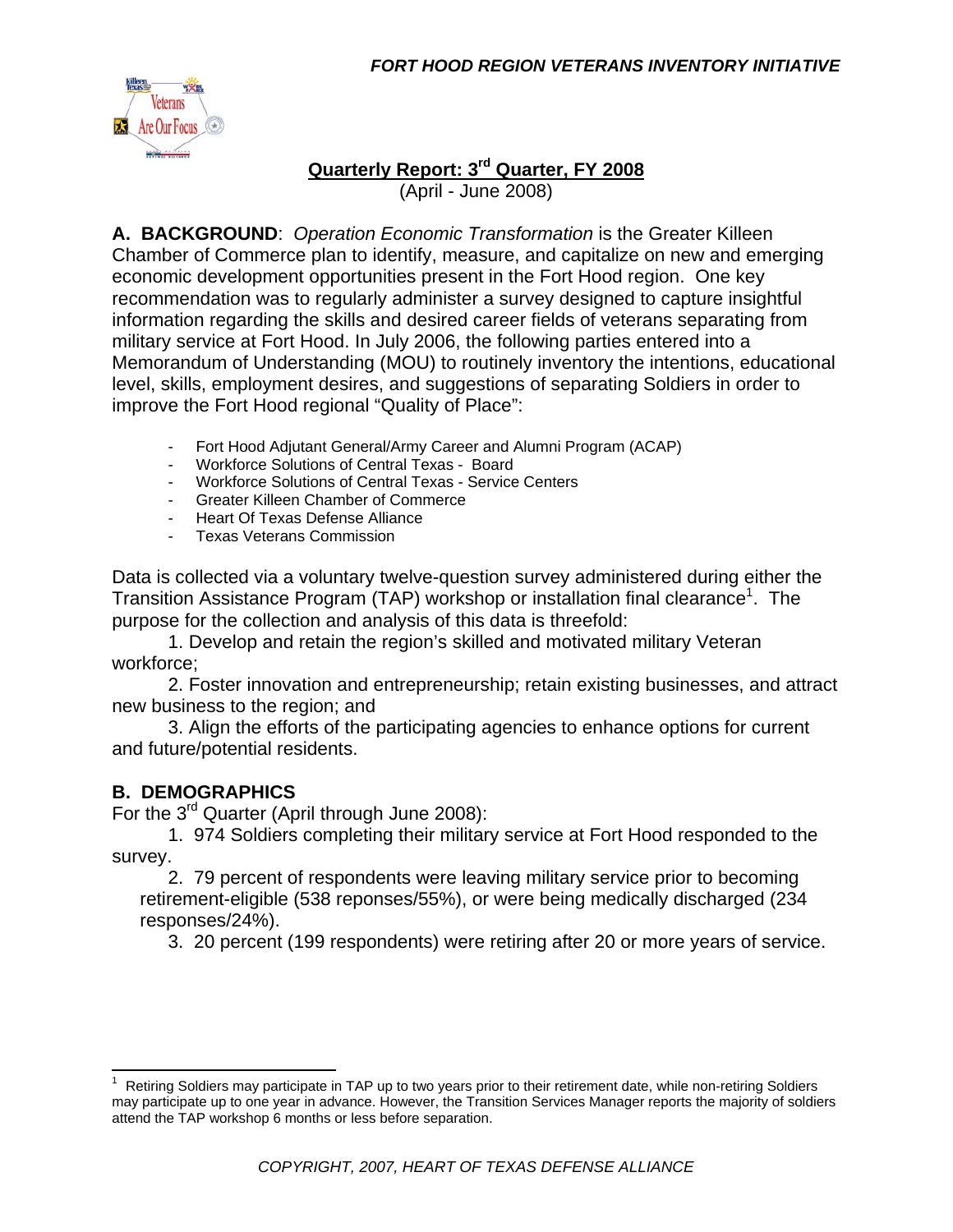

# **DEMOGRAPHIC DISTRIBUTION**



- 4. For the year-to-date (September 2007 June 2008)
	- a. 2661 Soldiers completing their service have responded to the survey.
	- b. 1409 (53%) were in the category of ETS/Administrative discharge
	- c. 646 (24.2%) were being medically discharged

d. 601 (22.5%) indicated their intention to retire with 20-plus years of military service.

Percentages according to the reason cited for leaving the service by comparing 3<sup>rd</sup> quarter 08 with 3<sup>rd</sup> quarter 07 and fiscal year 2007 are as follows:



 5. Trends. The number of soldiers separating from the military due to medical discharge continues to increase. Creation of Warriors In Transition Units (WTU) has resulted in more efficiencies in the medical evaluation process; the increase is likely due to reducing the backlog of medical dispositions of soldiers assigned to the Fort Hood WTU.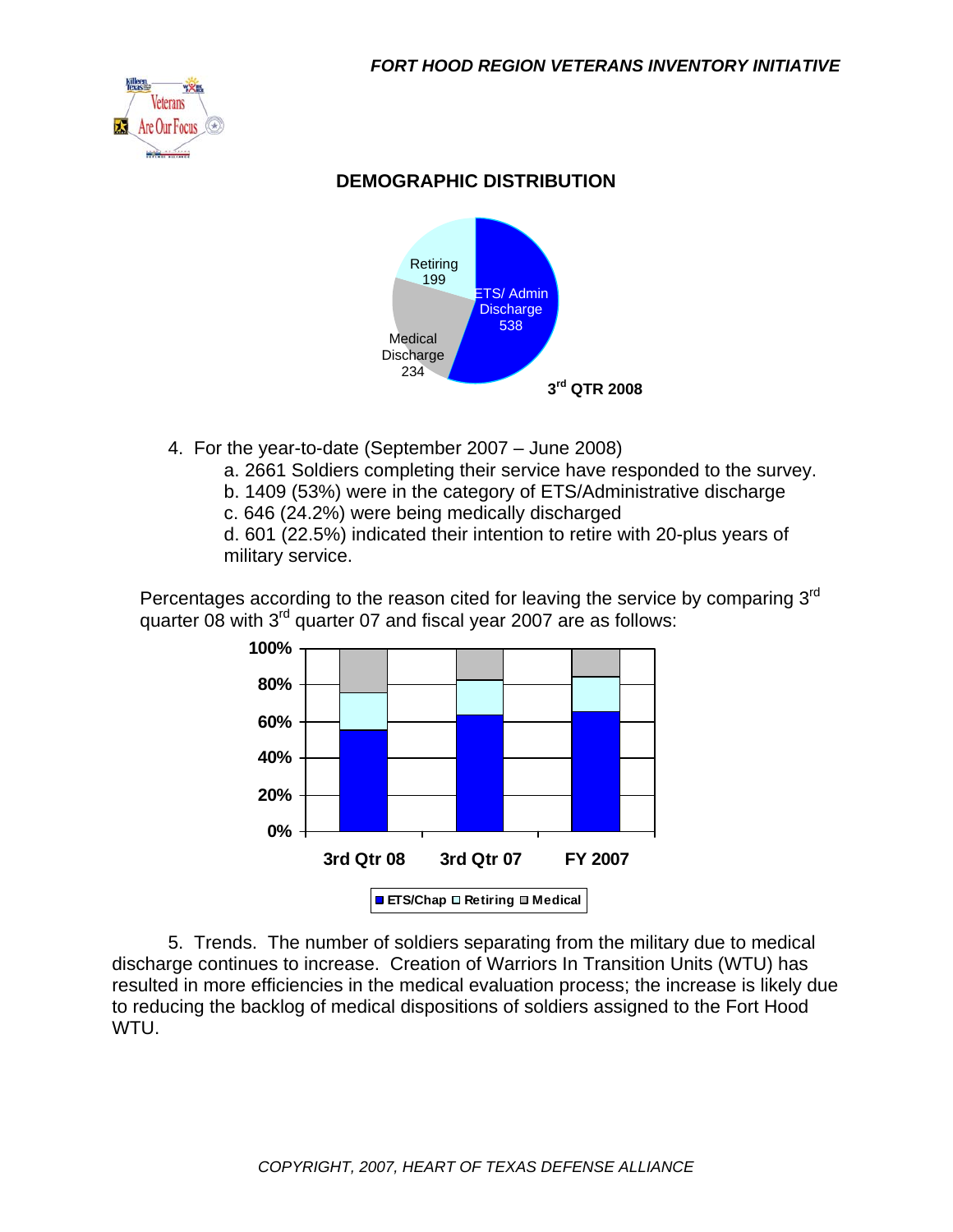

**C. INTENTIONS ON STAYING IN THE REGION**: The respondents were surveyed regarding their intentions about remaining in the region (within 30 miles of Fort Hood – generally equating to the Temple-Killeen-Fort Hood Metropolitan Statistical Area) when their service ended.

 1. 308 respondents (representing 31% of all respondents) indicated they intended to stay in the region.

This data represents:

a. 123 retirees (61.8% of all retirement eligible respondents)

b. 185 (23.9%) non-retirement eligible respondents

c. 208 (21%) responded they did not intend to stay in the region, but would do so if desirable employment were available.

# INTENDING TO STAY IN THE REGION WHEN SERVICE ENDS



 2. For the year-to-date (September 2007 to April 2008) a total of 967 Soldiers (36% of all respondents) leaving the service at Fort Hood indicated they intended to remain in the region once their service was completed.

3. Trends and Conclusions. The number of respondents to the  $3^{rd}$  Quarter survey was lower than the previous quarter. On average, 31.7 percent of the respondents indicate they intend to remain in Central Texas when their service ends. In the  $3<sup>rd</sup>$  Quarter, 208 (21.2%) additional respondents would stay in the region if desirable employment were available.

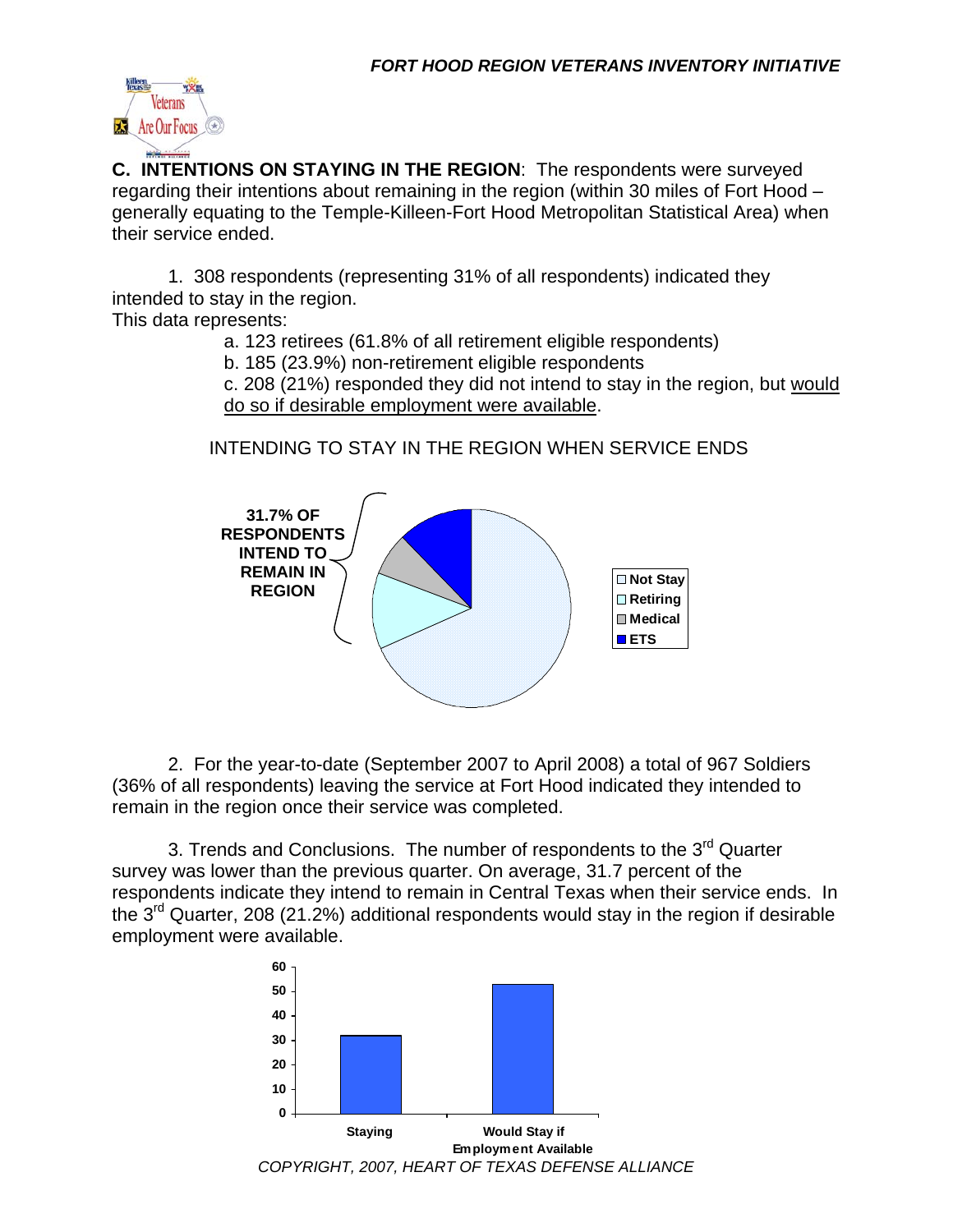

For the year to date, 20 percent of Soldiers leaving Central Texas would stay if the type of employment the respondent's desire was available. Retiring Soldiers represent 400 of the number remaining in the region – an average of 45 per month.

 4. While the Veterans Inventory Initiative only surveys the intent of Soldiers departing the service, it is possible to more accurately track the disposition of the retiring population, using annual data from the Retired Army Personnel System, which provides the actual numbers of retired Soldiers to zip code level. Comparing February 2008 to October 2008, there were 16,673 retires living in the Killeen-Temple-Ft. Hood MSA, an increase of 214. Several cities experienced growth rates exceeding the MSA average.

|                       | FEBRUARY 2008 | OCTOBER 2008 | <b>DIFFERENCE</b> | % CHANGE              |
|-----------------------|---------------|--------------|-------------------|-----------------------|
| <b>KILLEEN</b>        | 7798          | 7968         | 170               | $\mathbf{2}^{\prime}$ |
| <b>COPPERAS COVE</b>  | 2991          | 3005<br>14   |                   | 0                     |
| <b>HARKER HEIGHTS</b> | 1770          | 1816         | 46                | 2.5                   |
| <b>TEMPLE</b>         | 1097          | 1120         | 23                | 2                     |
| <b>KEMPNER</b>        | 880           | 890          | 10                |                       |
| <b>BELTON</b>         | 806           | 808          | $\overline{2}$    | $\Omega$              |
| <b>LAMPASAS</b>       | 340           | 339          | -1                | 0                     |
| <b>GATESVILLE</b>     | 339           | 341          | 2                 | $\Omega$              |
| <b>NOLANVILLE</b>     | 239           | 254          | 15                | 5.9                   |
| <b>SALADO</b>         | 199           | 205          | 6                 | 2.9                   |
| <b>MSA</b>            | 16459         | 16673        | 214               | 1                     |

The military retiree rate of growth for north Texas (174 counties less the Killeen-Temple-Fort Hood MSA) was 2 percent for the same period.

The data for rates of growth remains relatively consistent this quarter with 6 communities exceeding the MSA growth rate. We will continue to monitor retiree data to determine the potential relationship between intent and the number of retirees that actually remain in the region. The survey data clearly indicates that the availability of desirable employment plays a major role in the intention to remain in the area. In April 2008, the Texas Comptroller certified that the direct annual economic impact of military retirees and surviving annuitants in the Killeen, Temple, Fort Hood MSA (Bell, Coryell and Lampasas counties) equates to \$791.5 million.

**D. MILITARY OCCUPATIONAL SPECIALTY (MOS) ANALYSIS:** Departing Soldiers represent 140 different Military Occupational Specialties. However, 70 percent (680 respondents) can be grouped into five general areas: Combat Arms, Maintainers/Repairers, Logistics/ Transportation, Info Technology/ Communications and Medical.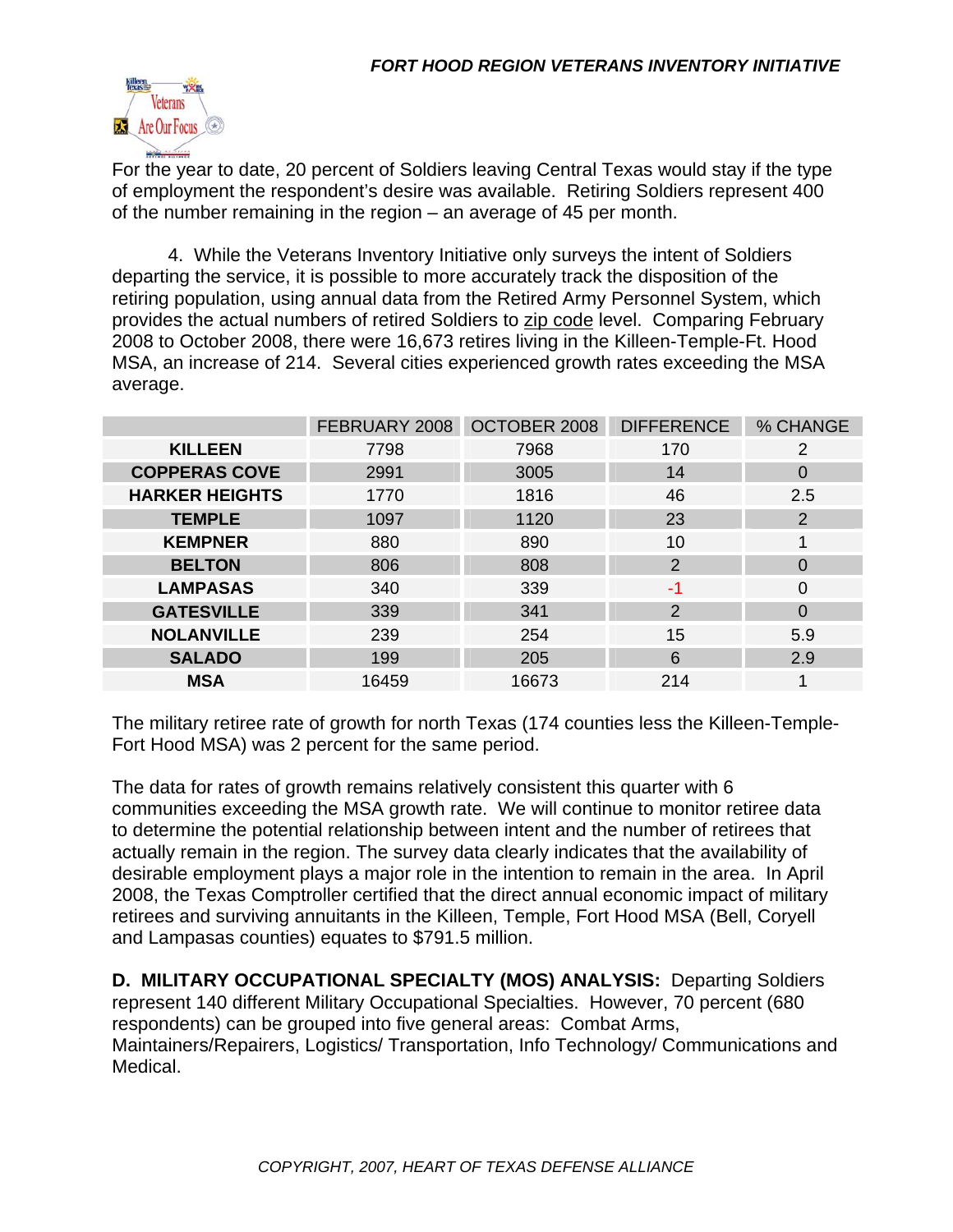



#### **COMBAT ARMS**

Given the units at Fort Hood (six Brigade Combat Teams and one Fires Brigade) and deployment cycles, the number of Combat Arms Soldiers leaving the service is predictable. Most, if not all, will be combat veterans of the Iraq/Afghanistan campaigns, which have a distinctive small-unit focus by their nature. Therefore, in addition to the skills listed below, these Soldiers would likely have extensive leadership and staff planning skills that far surpass those of their civilian peers.

Soldiers in combat arms comprise 27.5 percent of the reported fields.

| Infantry $(97)$              | Member or leader who individually employs small arms/heavy anti-                                                                                                                                                                     |  |  |
|------------------------------|--------------------------------------------------------------------------------------------------------------------------------------------------------------------------------------------------------------------------------------|--|--|
|                              | armor weapons in support of combat operations                                                                                                                                                                                        |  |  |
| Field Artillery (47)         | Operate or supervise high technology cannon artillery weapons,<br>automated tactical data systems, intelligence activities, target<br>processing, radar operations, artillery surveying operations, or<br>meteorological observation |  |  |
| <b>Air Defense Artillery</b> | Operate command/control/communications/computer information                                                                                                                                                                          |  |  |
| (22)                         | systems or the lightweight, highly mobile Avenger or medium weight                                                                                                                                                                   |  |  |
|                              | Patriot Air Defense Missile systems.                                                                                                                                                                                                 |  |  |
| <b>Armor</b> (78)            | Member or leader who employs main battle tanks or cavalry fighting<br>vehicles in combat operations, and performs reconnaissance and<br>security.                                                                                    |  |  |

### **MAINTAINERS/ REPAIRERS**

Soldiers that work in the field of maintenance and repair comprise 21.5 percent of the population.

| Tracked Vehicle       | Perform or supervise unit maintenance, diagnose, and troubleshoot    |  |
|-----------------------|----------------------------------------------------------------------|--|
| <b>Mechanics</b> (53) | malfunctions on gas turbine and diesel power plants; the suspension, |  |
|                       | steering, hydraulics, auxiliary power units, and the armament/fire   |  |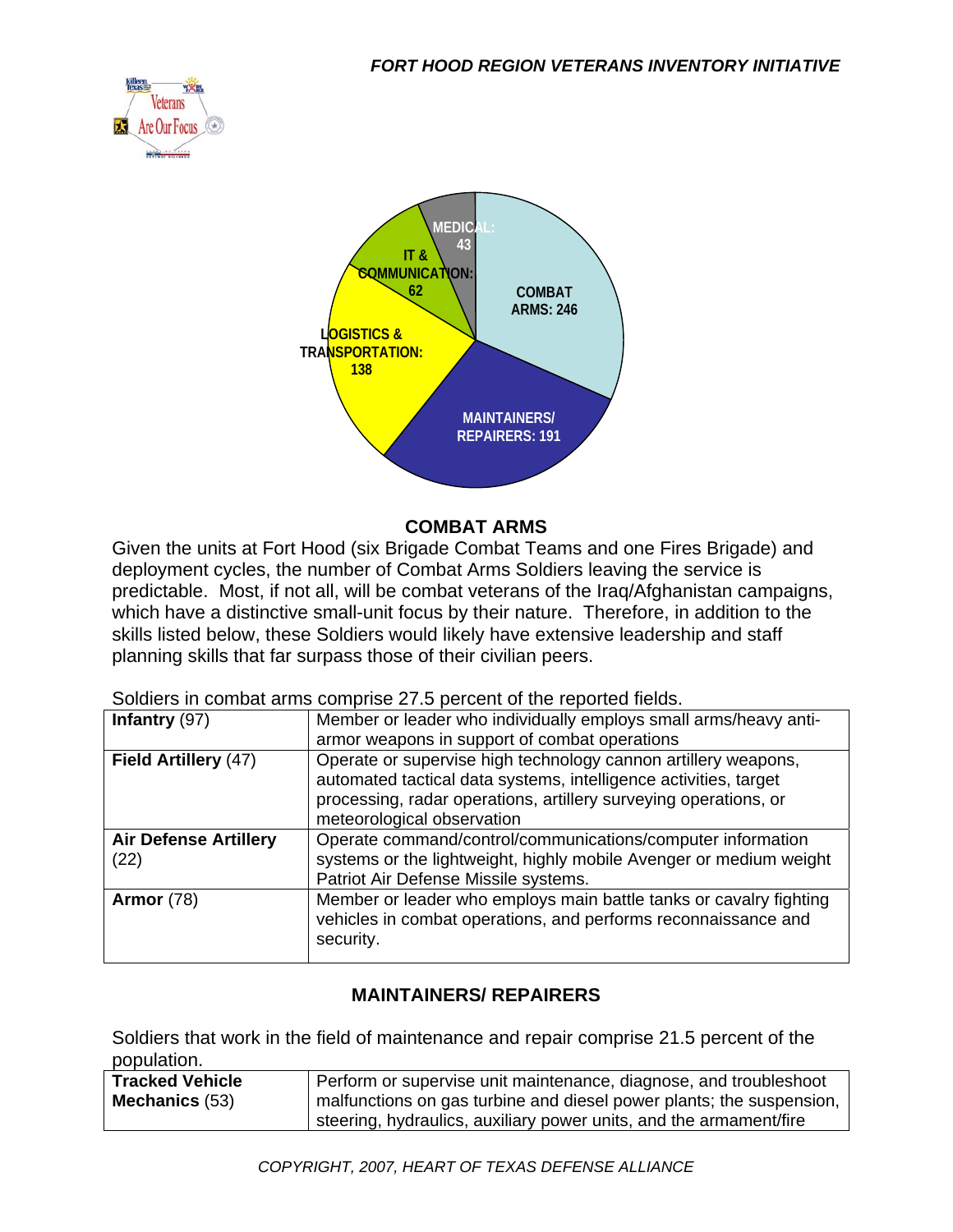

|                                          | control systems on tracked vehicles including the M1 Abrams main<br>battle tank and Bradley Fighting Vehicle.                                                                                                                                                                                                                                                 |
|------------------------------------------|---------------------------------------------------------------------------------------------------------------------------------------------------------------------------------------------------------------------------------------------------------------------------------------------------------------------------------------------------------------|
| <b>Wheeled Vehicle</b><br>Mechanics (54) | Supervise and perform unit, direct support and general support level<br>maintenance and recovery operations on light and heavy wheeled<br>vehicles, their associated trailers and material handling equipment.                                                                                                                                                |
| Special purpose (38)                     | 10 different low-density fields that require a degree of technical skills<br>that would support the repair and maintenance of Army vehicles and<br>equipment. These skills include metal workers (welders),<br>machinists, small arms and fire control repair, power generation and<br>special purpose equipment (such as HVAC and refrigeration<br>systems). |
| <b>Aviation repairers (48)</b>           | 13 different enlisted specialties (less pilots and air traffic controllers)<br>ranging from aircraft structural repairers to airframe-specific<br>armament/electrical/avionics system repairers.                                                                                                                                                              |

# **LOGISTICS AND TRANSPORTATION**

Soldiers serving in the logistics and transportation fields comprise 15.5 percent of reported fields.

| <b>Automated Logistical</b><br>Specialists (21)                        | Supervise and perform management or stock record/warehouse<br>functions pertaining to receipt, storage, distribution and issue, and<br>maintain equipment records and parts.                                                                                                                                                                            |
|------------------------------------------------------------------------|---------------------------------------------------------------------------------------------------------------------------------------------------------------------------------------------------------------------------------------------------------------------------------------------------------------------------------------------------------|
| <b>Petroleum Supply</b><br>Specialists (21)                            | Supervise the receipt, storage, accountability, and cares for<br>dispensing, issuing and shipping bulk or packaged petroleum, oils,<br>and lubricants.                                                                                                                                                                                                  |
| <b>Unit Supply</b><br>Specialists (23)                                 | Supervise or perform duties involving the request, receipt, storage,<br>issue, accountability, and preservation of individual, organizational,<br>installation, and expendable supplies and equipment.                                                                                                                                                  |
| <b>Motor Transport</b><br>Operator (33)                                | Supervise (truck master/dispatcher) or operate wheel vehicles<br>ranging from sedans/High-Mobility Multipurpose Wheel Vehicles (i.e.<br>Humvee) to the Heavy Equipment Transporter (capable of line<br>hauling a main battle tank) to transport personnel and cargo. Many<br>respondents indicated they possess a Commercial Driver's License<br>(CDL). |
| <b>Transportation</b><br><b>Management</b><br><b>Coordinators (6)</b>  | Monitor, control, and supervise the movement of personnel,<br>equipment, and cargo by rail, highway, and water.                                                                                                                                                                                                                                         |
| <b>Food Service</b><br><b>Specialists (25)</b>                         | Supervise or prepares, cooks and serves food in field or garrison<br>food service operations.                                                                                                                                                                                                                                                           |
| <b>Shower/Laundry and</b><br><b>Clothing Repair</b><br>Specialists (5) | Supervise or performs personnel laundry and shower operations and<br>repairs personnel clothing and light textiles.                                                                                                                                                                                                                                     |
| <b>Water Treatment</b><br>Specialists (4)                              | Supervise or performs installation, operation of water purification<br>equipment, water storage and distribution operations and activities.                                                                                                                                                                                                             |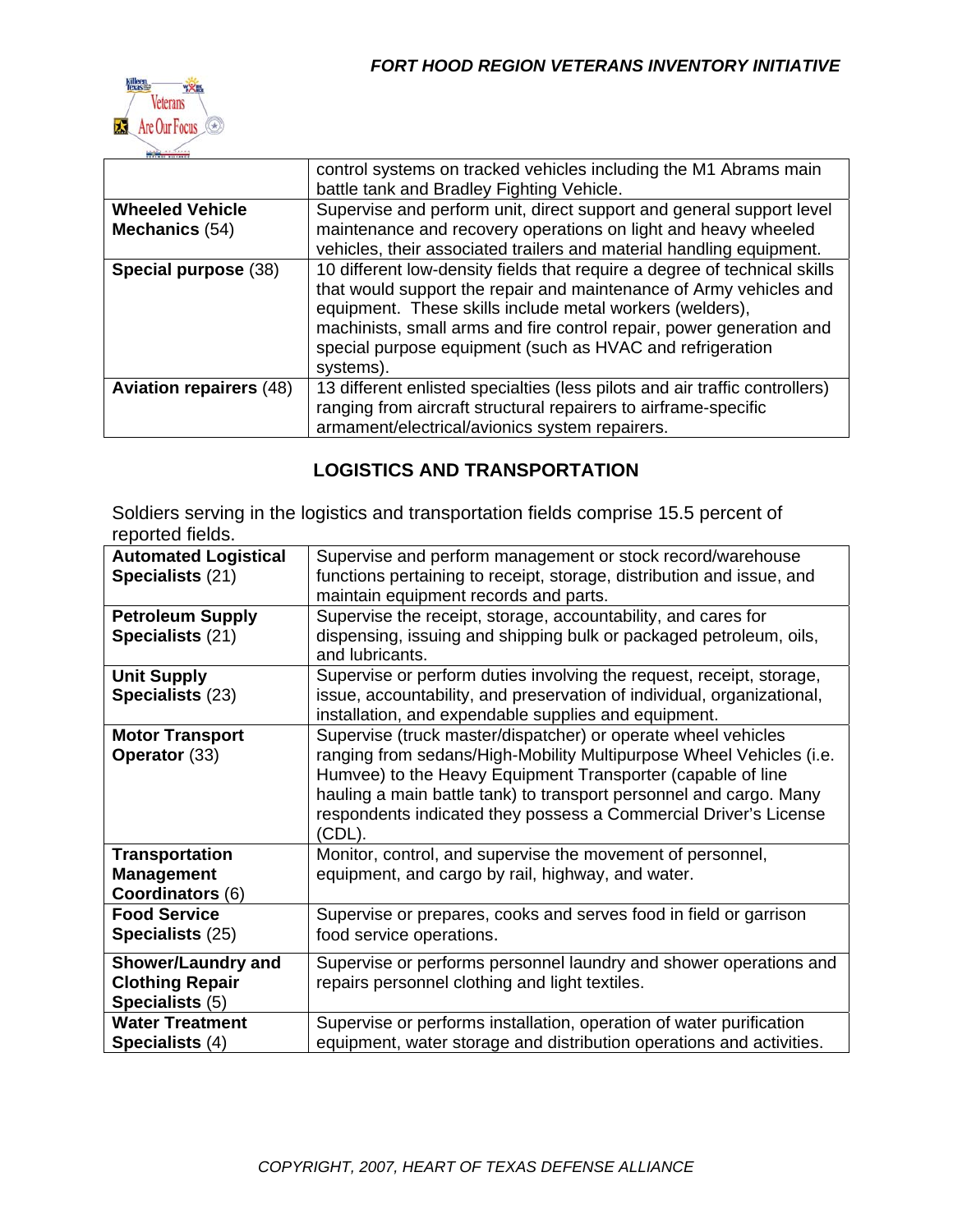

# **INFORMATION TECHNOLOGY AND COMMUNICATIONS**

The information technology and communications field makes up 5.4% of the fields reported.

| <b>Signal Support</b><br><b>Systems Specialist</b><br>(11)                               | Supervise, install, employ, maintain, troubleshoot and assist users<br>with battlefield signal support systems, terminal devices, satellite<br>communications equipment and automated telecommunications<br>computer systems, to include local area networks, wide area<br>networks and routers. Integrate signal systems and networks;<br>performs unit level maintenance on authorized signal equipment and<br>associated electronic devices; train and provide technical assistance<br>to users of signal equipment.                   |
|------------------------------------------------------------------------------------------|-------------------------------------------------------------------------------------------------------------------------------------------------------------------------------------------------------------------------------------------------------------------------------------------------------------------------------------------------------------------------------------------------------------------------------------------------------------------------------------------------------------------------------------------|
| <b>Information</b><br><b>Technology Specialist</b><br>(12)                               | Supervise, install, operate and perform unit level maintenance on<br>multi-functional/multi-user information processing systems,<br>peripheral equipment, and associated devices. Perform analyst and<br>information assurance functions and conducts data system studies.<br>Perform Information Services Support Office (ISSO) duties of<br>printing, publications, records management and Communication<br>Security (COMSEC) custodian functions and certification authority<br>duties in support of the Defense Message System (DMS). |
| <b>Network Switching</b><br><b>Systems Operator (11)</b>                                 | The Network Switching Systems Operator-maintainer supervises,<br>installs, operates, and performs systems maintenance on large and<br>small electronic switches; system control centers; node management<br>facilities; associated multiplexing and combat net radio interface<br>(CNRI) equipment; short range line of sight radio systems;<br>communications security (COMSEC) devices; and other equipment<br>associated with network switching operations.                                                                            |
| <b>Multi-channel</b><br><b>Transmission Systems</b><br><b>Operator-Maintainer</b><br>(8) | Supervise, install, operate and perform unit level maintenance on<br>multi-channel line-of-site and tropospheric scatter communications<br>systems, communications security (COMSEC) devices, and<br>associated equipment                                                                                                                                                                                                                                                                                                                 |

#### **MEDICAL**

Personnel in the medical field make up 4% of the reported fields.

| <b>Health Care Specialist</b><br>(27) | Provide emergency medical treatment, limited primary care, force<br>health protection, evacuation in a variety of operational and clinical<br>settings from point of injury or illness through the continuum of<br>military health care under the supervision of a physician, nurse or<br>physician's assistant. As a field combat medic, provides emergency<br>medical care/treatment at point of wounding on the battlefield or to<br>battle and non-battle casualties during wartime. |
|---------------------------------------|------------------------------------------------------------------------------------------------------------------------------------------------------------------------------------------------------------------------------------------------------------------------------------------------------------------------------------------------------------------------------------------------------------------------------------------------------------------------------------------|
| <b>Other (19)</b>                     | 3 Medical Laboratory Specialists, 3 Nutrition Care Specialists and 1<br>Officer whose specialty was Health Service Administration                                                                                                                                                                                                                                                                                                                                                        |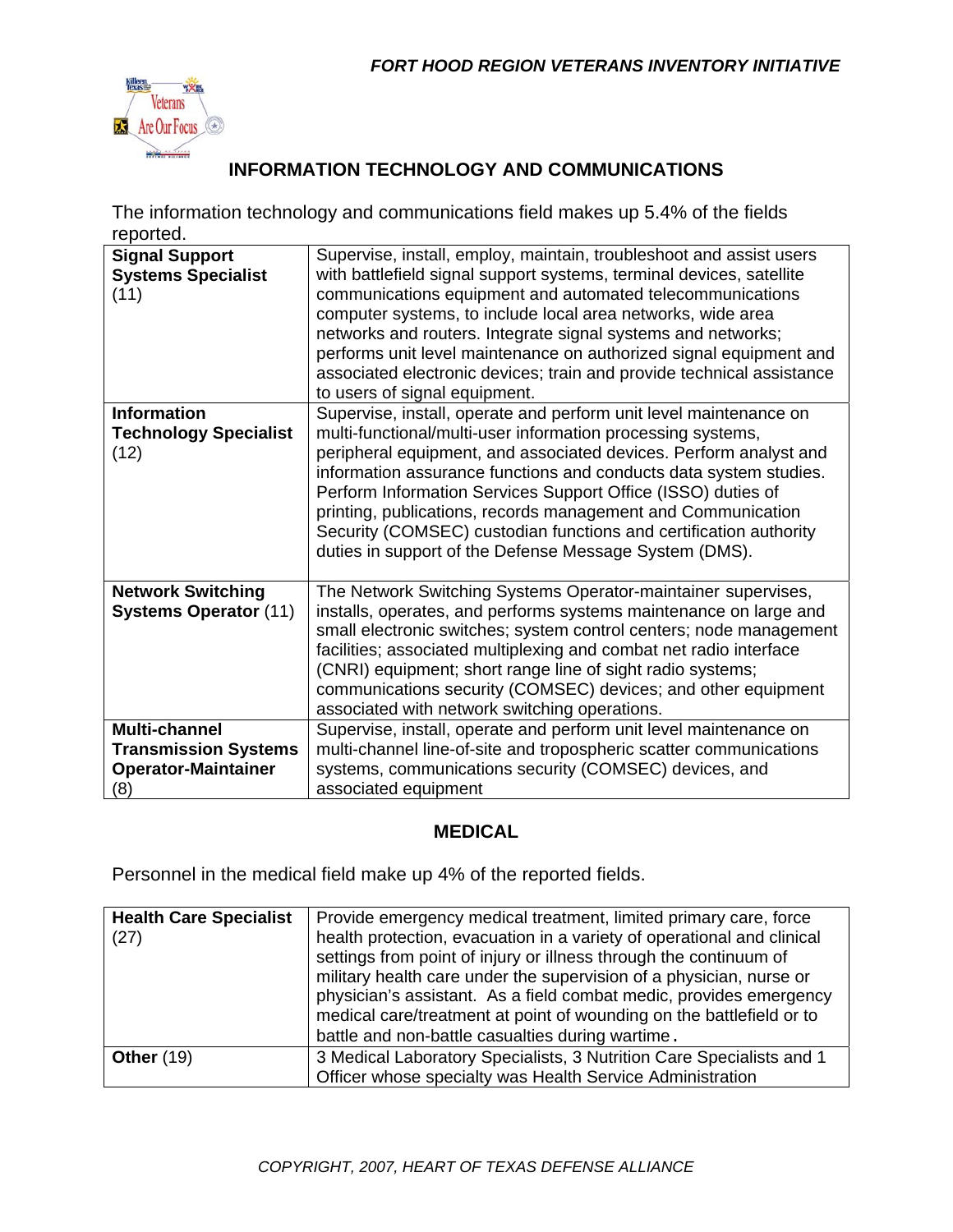

**E. DESIRED POST- MILITARY SERVICE EMPLOYMENT:** Respondents are asked to indicate the type (or types) of post-military employment they desire. In order to standardize input for ease of analysis, the survey provides 12 broad categories conforming to industry categories found in the North American Industrial Classification System (NAICS), but respondents may write in and/or amplify any area not listed. The data indicates for all respondents the top four categories of post-service employment desired are<sup>2</sup>:

#### **SOLDIER SPOUSE**

 1. Management: 306 1. Administration 140 2. Law Enforcement: 297 2. Medical 135 3. Administrative: 221 3. Education 109 4. Transportation: 187 187 4. Management 104

- -
- 

For only those respondents who are retirement eligible, the top four categories of desired post-service employment are:

- 1. Administrative: 80 responses
- 2. Communications: 35 responses
- 3. Education: 33 responses
- 4. Management: 29 responses

The categories of post-service employment desired have remained consistent over the past year; for retirement-eligible soldiers, the communications field first appeared in the  $2<sup>nd</sup>$  quarter, replacing the transportation field. Officers and Non-Commissioned Officers eligible to retire have spent many years leading increasingly larger and more complex organizations, are graduates of an Army Professional Education system that focuses on developing their leadership skills, and have demonstrated success as a result of their longevity of service. In most cases, their skills would include human resource development, supervision of large numbers of subordinates, fiscal planning, etc. Therefore, Management and Administration are areas of post-service employment that are consistent with their training and experience.

Soldiers leaving the military prior to becoming eligible for retirement have consistently rated Law Enforcement within the top two categories for post-service employment. Given the skills of the predominant Military Occupational Specialties (Combat Arms), a high rate of recent combat experience, and advanced educational attainment of the

 $2$  Employers desiring to hire Fort Hood veterans may post their job announcement on the ACAP website (www.acap.army.mil). Large employers with an employment website can post the URL on the ACAP website which will directly link to their employment website. Employers can also coordinate with the Fort Hood Transition Services Manager (Linda Christ at (254)288-6735) to arrange to recruit potential Veteran employees in person Tuesday through Thursday, and briefly address the TAP workshop (industry they represent, skills they are seeking, availability to discuss job opportunities.)

Employers can place a job posting via "Work In Texas" (www.workintexas.com) – a statewide, internet-based job matching system through the Central Texas Workforce Center (254) 200-2020.

The Texas Veterans Services staff work closely with the Central Texas Workforce Business Services including job development, direct referrals, and military skills-civilian occupations matching. Contact Jerry Butts (Killeen: (254)200- 2026) or Eugene Hall (Temple: (254)773-1607, ext. 4032) for more information.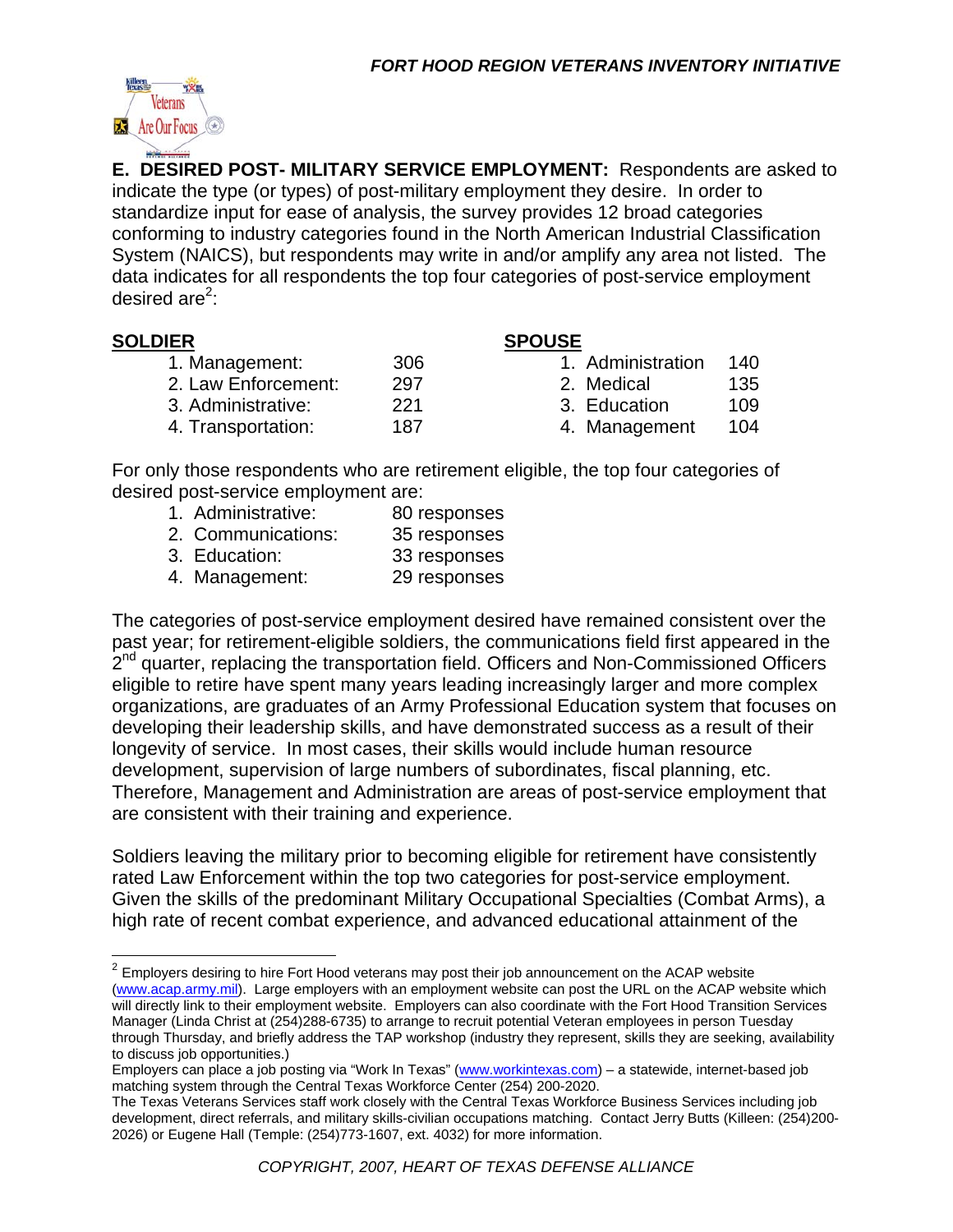

respondents, a wide range of possibilities available in the Law Enforcement area is apparently appealing. The Transportation area most likely reflects the numbers of Motor Transport Operators and Mechanics responding to the survey. The number of retirement eligible soldiers expressing an interest in education as a post military career is higher than in previous quarters.

The Operation Economic Transformation Report identified four "target industries" or clusters that present the Greater Fort Hood Region with immediate opportunities for economic growth:

- o Information Technology
- o Transportation and Logistics
- o Healthcare Services
- o Business Services

Clusters are geographic concentrations of interconnected firms and institutions utilizing related appreciations and serving similar markets. When fully developed, clusters can act as the principal drivers of economic growth and innovation in a region. The report recommended pursing the development of these four clusters through a coordinated strategy of business retention, recruitment and entrepreneurship.



**F. EDUCATION LEVEL OF THOSE REMAINING IN THE REGION:** Respondents were asked to indicate their highest level of educational attainment. Forty one percent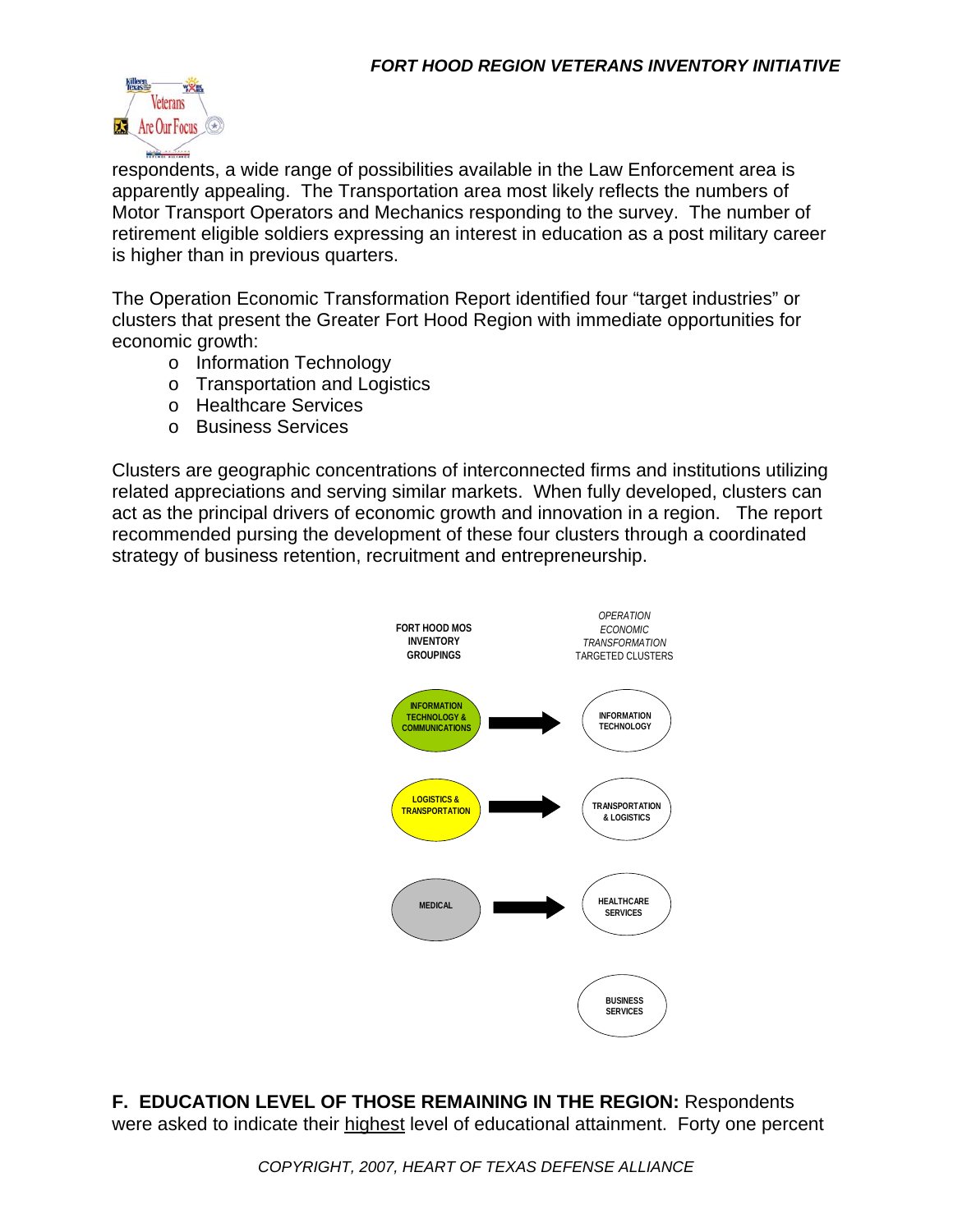

of all respondents indicated they had "Some College" or greater. Ten percent have an Associates degree and 10 percent have a Baccalaureate degree.

The data depicted below represents only the 308 respondents who indicated they intended to stay in the region upon completion of their service, and is separated by those eligible for retirement and those Soldiers leaving the service that are not retirement eligible. $3$ 

The data indicates that an overwhelming majority (95.5%) of retirement-eligible respondents who intend on remaining in the region have some post-secondary education. 48 percent list their highest education level as "Some College", and 30 percent have received their Associates degree. 59.7 percent of non retirement-eligible Soldiers have post-secondary education, with 50 percent indicating they have "Some College."

**HIGHEST LEVEL OF EDUCATION ATTAINED**



Soldiers REMAINING in the region.

1. When the highest level of educational attained by Soldiers leaving the service at Fort Hood is expressed as a percentage of all respondents (rate of educational attainment) and compared to educational attainment for Bell County Texas and the state of Texas as a whole, the following comparison can be made<sup>4</sup>:

 $3$  Data is for 123 retirees and 185 non-retirement eligibles;

<sup>&</sup>lt;sup>4</sup> Source: Texas Higher Education Coordinating Board; also cited on the Texas A&M University Real Estate Center – Market Overview 2008.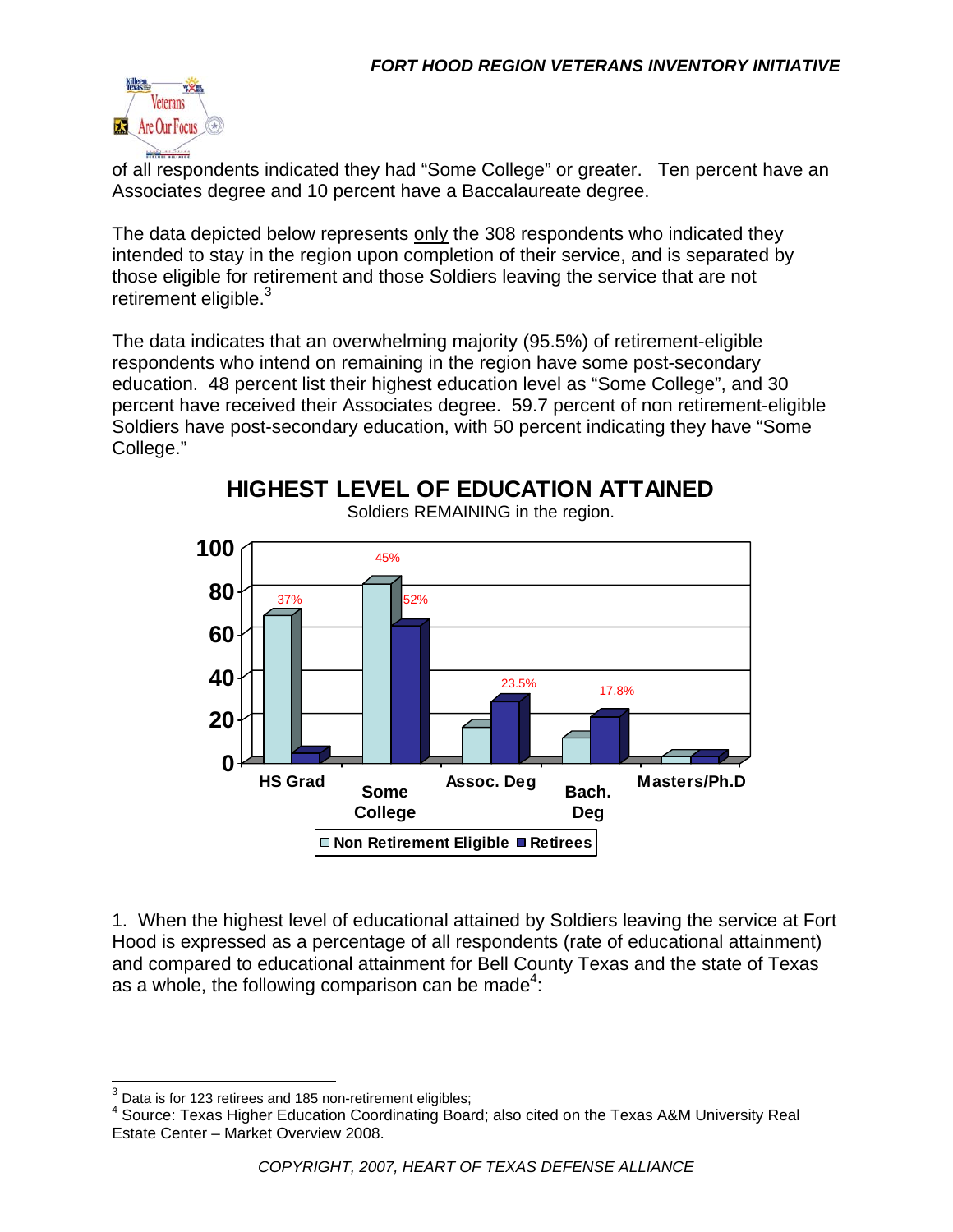



#### **EDUCATIONAL ATTAINMENT COMPARISON**

The data indicates Soldiers are better-educated than their civilian counterparts, both in the region and statewide. This is reflective of a high degree of self initiative and demonstrates that Soldiers willingly embrace the notion of lifelong learning. Continuing education is an important component to retention, and it is routine for Soldiers to perform in an increasingly sophisticated and technical operating environment in the execution of their duties.

2. There have been numerous recent media reports indicating the educational attainment of soldiers entering the Army has decreased the past few years. The data below, compiled by the Heritage Foundation based on 2006 Defense Manpower Data Center and U.S. Census Bureau statistics, indicate the high school graduation rates of soldiers entering the Army exceeds that of the U.S. population while the number of new Soldiers with "Some College" or higher is less. However, it is apparent from the far right column of the table that non-retiring Soldiers separating from the Army at Fort Hood have pursued higher education while serving the military. Forty five percent have "some college" (compared to 32.2% of their civilian counterparts) and 9 percent have an Associates degree or higher compared to 6.8% of their civilian counterparts.

|                             | 2007 Recruits | US 18-24 yr.   | All Fort Hood |
|-----------------------------|---------------|----------------|---------------|
|                             |               | old Population | respondents   |
|                             |               |                | (non-retires) |
| No High School Diploma      | 1.4           | 20.8           |               |
| <b>High School Graduate</b> | 91.8          | 36.1           | 100           |
| Some College, No Degree     | 2.6           | 32.2           | 50            |
| Assoc. Degree or Greater    | 4.2           | 6.8            | 9.7           |

#### **Educational Attainment of Non-Prior Service Enlisted Troops**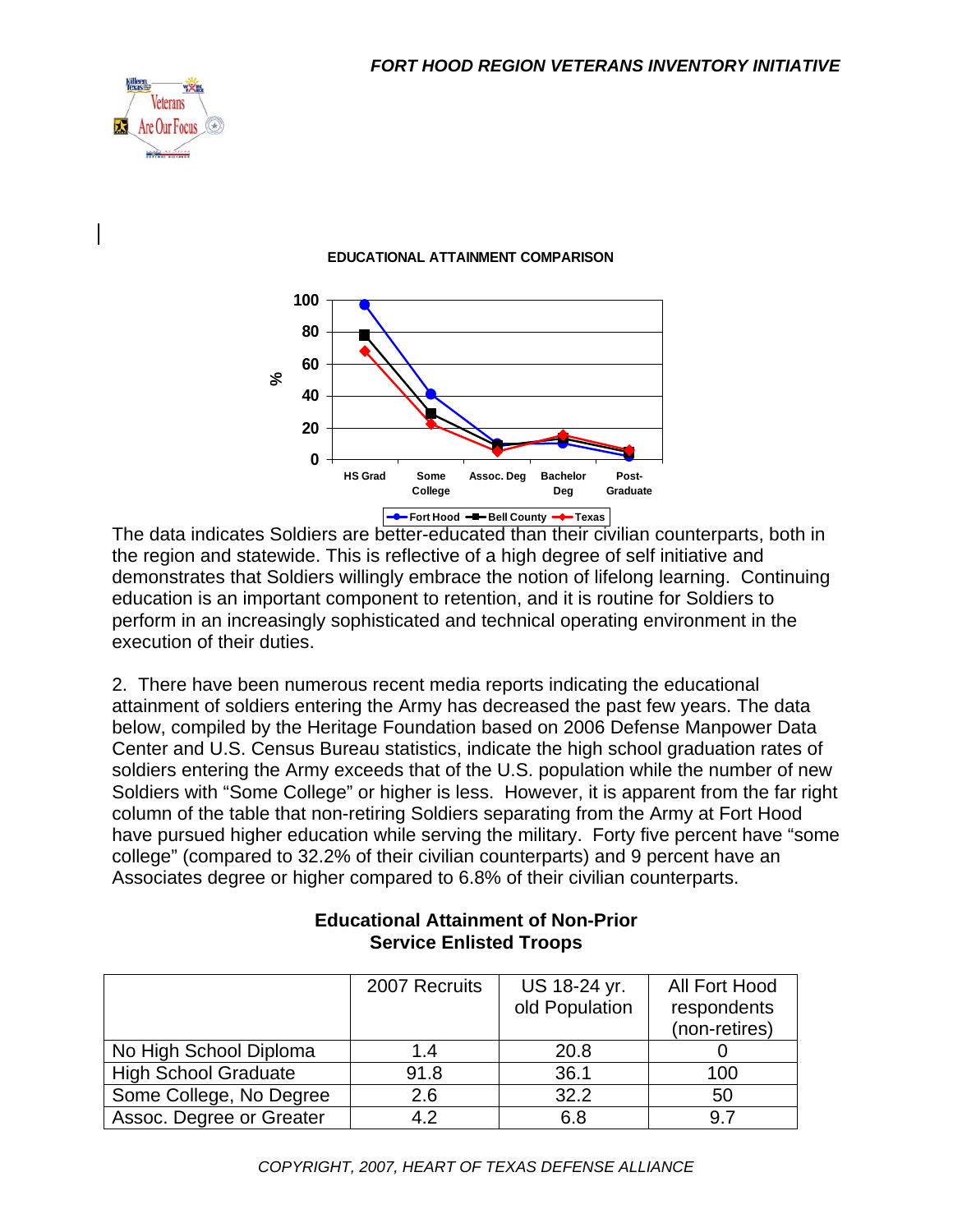

**G. DESIRED "QUALITY OF PLACE" IMPROVEMENTS:** An important consideration in retaining a talented military Veteran workforce in the Central Texas region upon their separation is how they perceive "Quality of Place."

1. Respondents were asked to indicate the improvements they would desire (their perception of the Central Texas Quality of Place) in the general areas of higher education, retail shopping, health care, entertainment, child care, or "other" that would positively affect their decision to remain in the region. Housing and Higher Education tied at 19.5 percent of respondents. Entertainment (19.4%) and Health Care (11%) followed. Less than 10 percent of respondents listed retail shopping and child care as Quality of Place factors they perceived needed improvement.

2. The most frequently recurring response was "other." The survey affords respondents the opportunity to provide additional written comments, and the most often-noted areas respondents perceive needing improvement are:

a. more pay/better jobs (72 comments)

b. crime rate/ traffic/congestion (44 comments, of which 24 specifically commented that the crime rate was too high)

c. family/ community activities- (29 comments, mostly citing a lack of children and family-oriented recreation and entertainment)

 Note: Entertainment and higher education are general survey categories, but respondents have consistently provided amplifying comments on both of those areas. Desired improvements in entertainment remained ahead of higher education and housing for the second quarter in a row. There were an increase over  $2^{nd}$  quarter in specific comments from respondents that indicated the upper-level/ graduate educational opportunities were insufficient. "More", "better", "bigger", "reputable" were commonly-used adjectives used to describe the perceived need of post-secondary education opportunities in the region.

3. Perceptions versus reality. Specific comments separating Soldiers cite as desired improvements to the Central Texas "Quality of Place" remain consistent from previous reports. As 75 to 80 percent of Fort Hood Soldiers reside in the communities of Central Texas (98% within 10 miles of the Fort Hood main gate), the comments reflect their perceptions of areas where improvements might further influence their decision to remain in the region when their military service ends. As *Operation Economic Transformation* points out, "Economic development planning that is responsive to new opportunities…recognizes the increasing importance of quality of place in the attraction and retention of business and workers. Quality of place is about providing options, not just for current residents, but for those who will be residents in the future." Veterans ending their service at Fort Hood are clearly a talented and educated workforce worth retaining in the Central Texas region, and their perceptions of Quality of Place